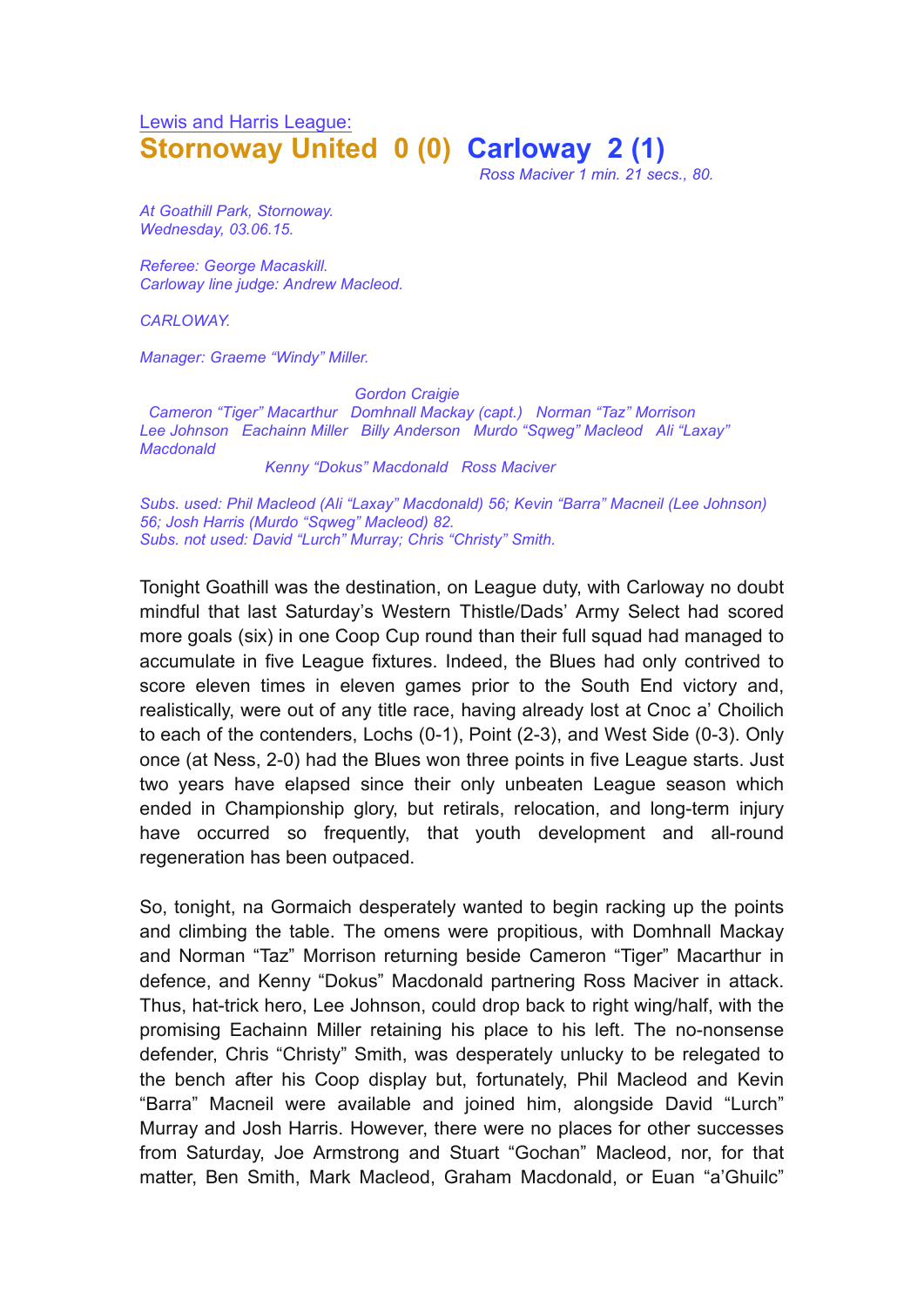## Macleod.

Games against United evoke mixed feelings: naturally, any fan wants his/her own side to win, but simultaneously most wish the Wasps well. Now that Carloway and West Side have ended their League ducks, many people would like the 1958-62 Champions to win a first trophy since the 1976 Lewis Cup so long as it's against someone else! Their contribution to youth development on the island has been immeasurable, with many of island stars beginning their illustrious careers there, and again, tonight, they did not disappoint. The outstanding Jack Maclennan was to continue his heroics in goal, and the rest of the squad looked under the age of consent: lean, keen, and, above all, fast. Fitness and pace seemed destined to be a concern for the experienced stars of Carloway.

A further concern was Goathill itself which had a decided "*aprés le déluge*" appearance: heavy, deadened, and soft. A brittle western sun shone into the eyes of na Gormaich at the whistle but it did not deter them from immediately replicating their once-familiar explosive openings. In a carbon copy of Dan Crossley's opener versus West Side off Moody's 35-second splitter at Barvas in April, 2010, "Sqweg" won a breaking ball just inside the centre of his own half. He quickly looked up, then sent the perfect Charlie Gallagher over a hardly warmed-up United No.5 for Maciver to speed past him on his right. The striker let the ball run on towards the left of the United box, and as Maclennan spotted the danger and raced out to block, gave the keeper no time to compose himself by reverse-stabbing a first-touch right-footer past the surprised keeper to his left which trundled slowly into the empty net from 20 metres (**0-1**). Touré and Aguero couldn't have combined better!

It would be an understatement to say that everyone present was stunned, though United quickly reacted with commitment and pace in an attempt to deny any Blues' surge. However, after 7 minutes a neat 1-2 between Johnson and "Dokus" midway within the Wasps' half, on United's left touch-line, ended with the winger racing into the left of their box. Again, Maclennan was out smartly to block, the ball breaking inwards to Maciver 12 metres out, but his snap right-footer was swept inches over the bar. Four minutes later Johnson was supplied once more in the same position, this time by an instant transfer from Maciver off an Anderson ball through the middle, and again he made the left corner corner of the box, but his low right-foot daisy-cutter travelled across goal and a metre past the far post.

In return, United's pace and movement were testing na Gormaich, especially the wing-men, nos. 7 and Kevin Flower, but the final ball was their problem, which was often mishit or over-ambitious. The Carloway game-plan mainly consisted of Mackay, Anderson, Miller, and "Sqweg" liberating the energetic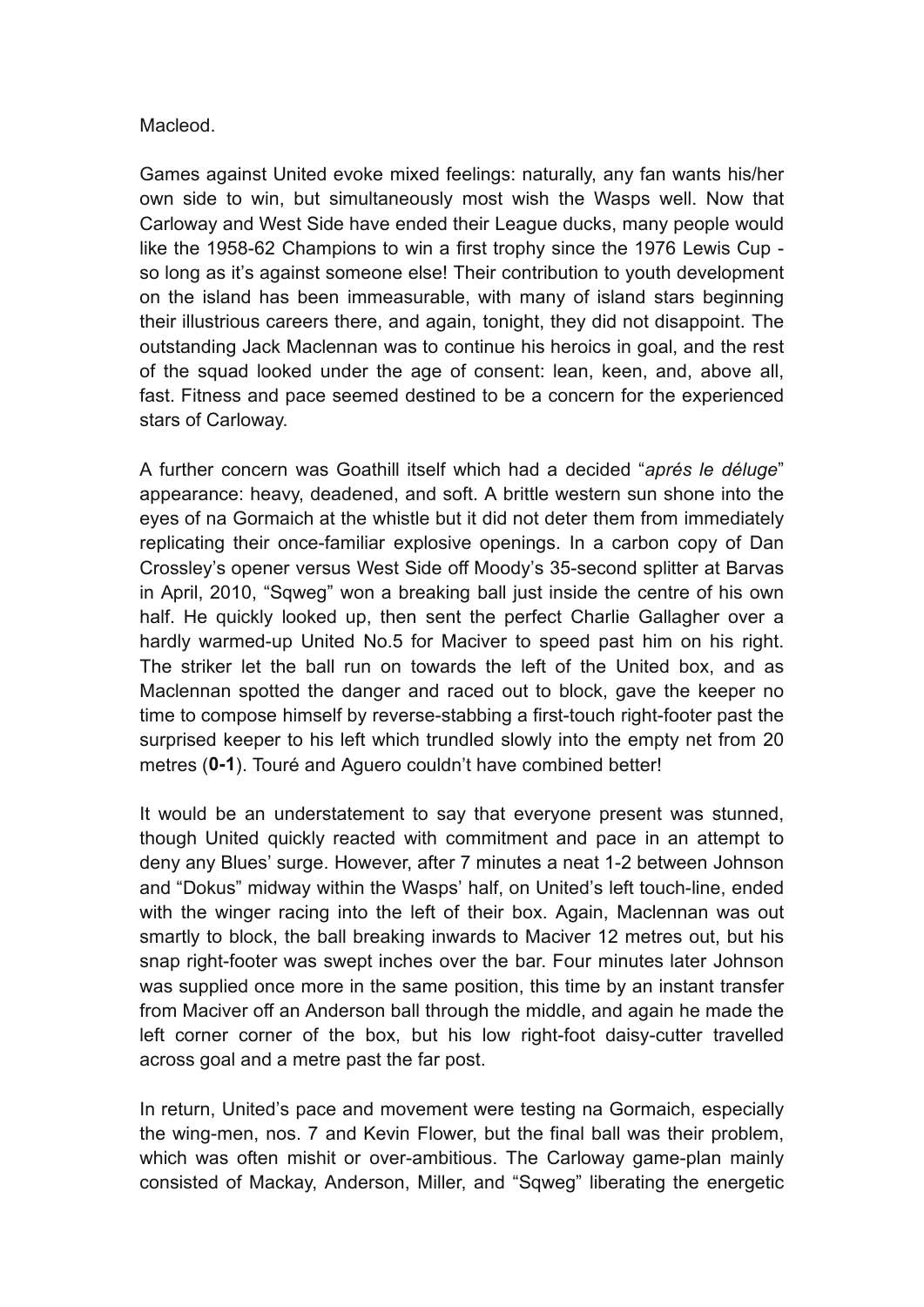Johnson on the right to strike or supply, or Maciver through the centre, with "Dokus" mostly adopting a withdrawn centre-forward role.

In 20 minutes Johnson was once more freed down the right by "Sqweg" and his squared low cross found Maciver in the centre on the edge of the box. He rode two tackles, moved forward into the box, then slid the ball right to the unmarked "Dokus", but again Maclennan reacted brilliantly to get across and block "Dokus" low and hold. In 25 minutes another sweeping move saw Miller, on the centre line, find Anderson on his right, and he instantly played the breaker forward to the racing Maciver, who in turn turned the ball inwards to "Dokus",18 metres out, but Maclennan read his strike safely.

Finally, in 35 minutes, United created their first "*real*" chance, when Hamish Macdonald played an inch-perfect diagonal between Mackay and "Taz" for Kevin Flower to reach 18 metres from the bye-line, but "Taz" recovered well to block his low cross for a corner. Macdonald then met the resulting corner, directly in front of goal, 14 metres out, but got under it and his header flew upwards and over. Two minutes later Maclennan surpassed himself with an amazing double-block. A golden diagonal from Anderson, in the centre circle, sent "Dokus" scampering down the left behind Chris Dempster and Eoghain MacPhee. He reached 12 metres from the bye-line on the line of the United box, checked back and in a couple of steps, but Maclennan again blocked his attempt, this time low to his left, the ball coming straight out for Johnson to follow up, but somehow the young maestro got across swiftly to his left to block on his line a second time. The immediate clearance, long downfield into the right of the Carloway half, was gathered well by Scott Montgomery, who cut in and supplied Hamish Macdonald in the centre, but his instant rightfooter, from 20 metres, was sliced badly and whizzed several metres past Craigie's left-hand post.

In 43 minutes another chance arrived for the Stornoway side when a free-kick on the right touch-line midway within the Carloway half was headed clear by Mackay, only to be met 20 metres out in the centre by Grant Stewart, but his effort went straight to the goalkeeper. A minute later the Blues were cursing the Goathill woodwork for denying them the chance to swallow their half-time Bovril more easily. A break on the right began with Mackay finding Johnson on the right touch-line. He moved down the line, then supplied Anderson moving into the left side of the United box to twelve metres out, where he slipped a clever ball inwards to "Dokus". For once Maclennan was beaten but the striker's right-footer flew over him, thudded against the underside of the bar, down off the line, and was humphed clear.

#### **Half-time: Stornoway United 0 Carloway 1**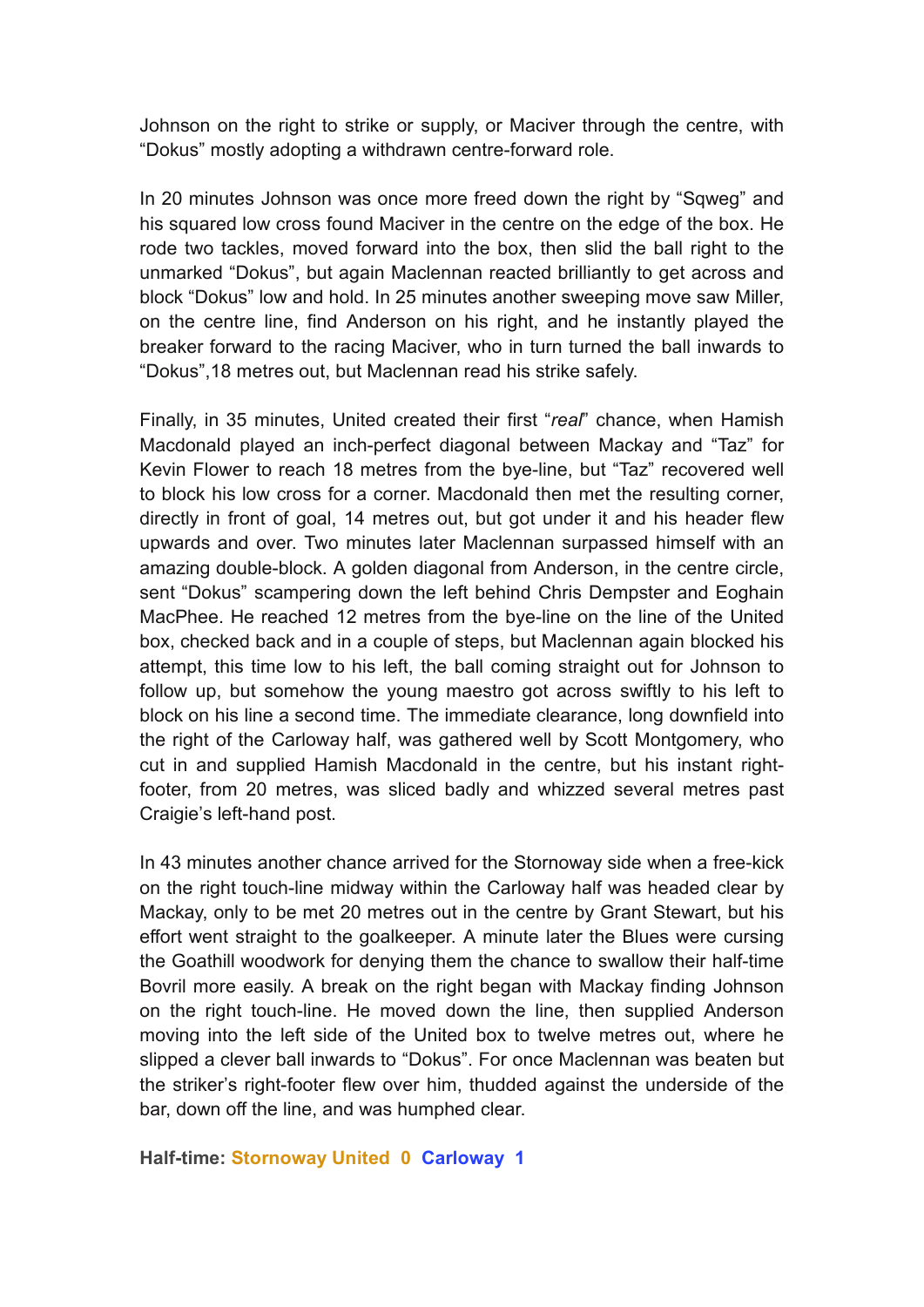Both sides were suffering from the same ailment, in rather different ways. United's young-bloods were desperate for the ball, eager to contribute and to get forward, to make a difference, but as a group they lacked cohesion and, more crucially, how to deliver the decisive final ball. Pressed at the back by the running of Johnson, "Laxay", and Maciver, the Wasps, coming forwards, were forced wide as Carloway were combining well in the centre, while defending solidly. However, up front they were enacting a script based on "*Zen and the Art of Seeing How Closely You can Miss".*

The pattern of play did not change, though the heavy pitch gradually began to take its toll on the ageing bones in the Blues' squad, as disappearing wingers started to get their heels clipped, and reasonable chances materialized for United. In 48 minutes a United free-kick, 20 metres out, on the left of the Carloway box, was flighted just over by Flower. Three minutes later "Taz" of all people had an opportunity to feature on the score-sheet when a deep cross from Johnson, on the right touch-line, 22 metres from the bye-line, broke outwards to the left off two defenders, but from 16 metres Maclennan executed another superlative fingertip save, high to his right.

In 54 minutes another Carloway surge down their left saw "Laxay" feed a Mackay diagonal onwards to Maciver. He won the bye-line, fought off two tackles, then slipped the ball across goal for "Dokus" to meet 10 metres out, but again Maclennan managed to throw himself along his line and block low by his left-hand post.

"Barra" and Phil Macleod now entered the fray, no doubt to inject fresh pace down the wings, with the latter soon getting on the end of a "Sqweg" free-kick on the right edge of the United box, in 67 minutes, but his header,14 metres out by the far post, went straight up. Two minutes later another "Sqweg" freekick, this time from the centre circle, led to a bout of head tennis in the Wasps' box, before Macleod, 16 metres out, to Maclennan's right, stretched back to perform a spectacular scissor-kick diagonally across goal but it was just a foot beyond the lunging Maciver's right foot.

In 70 minutes Hugh Morrison, fast becoming troublesome though the centre, released Flower behind "Taz", but his 14-metre drive from the left of the Blues' box was a metre too high. In 75 minutes Miller won the ball in the centre circle and his careful diagonal sent Macleod racing down the left touch-line. He checked back, 20 metres from the bye-line, and sent a high inwards cross for "Barra" to meet 10 metres out by the far post. However, Maclennan managed to parry his point-blank header outwards, only for "Dokus" to follow up instantly, but Maclennan grasped his headed attempt easily. Two minutes later Miller himself made the right touch-line off an Anderson breaker, but his sharp low cross was blocked a foot past the near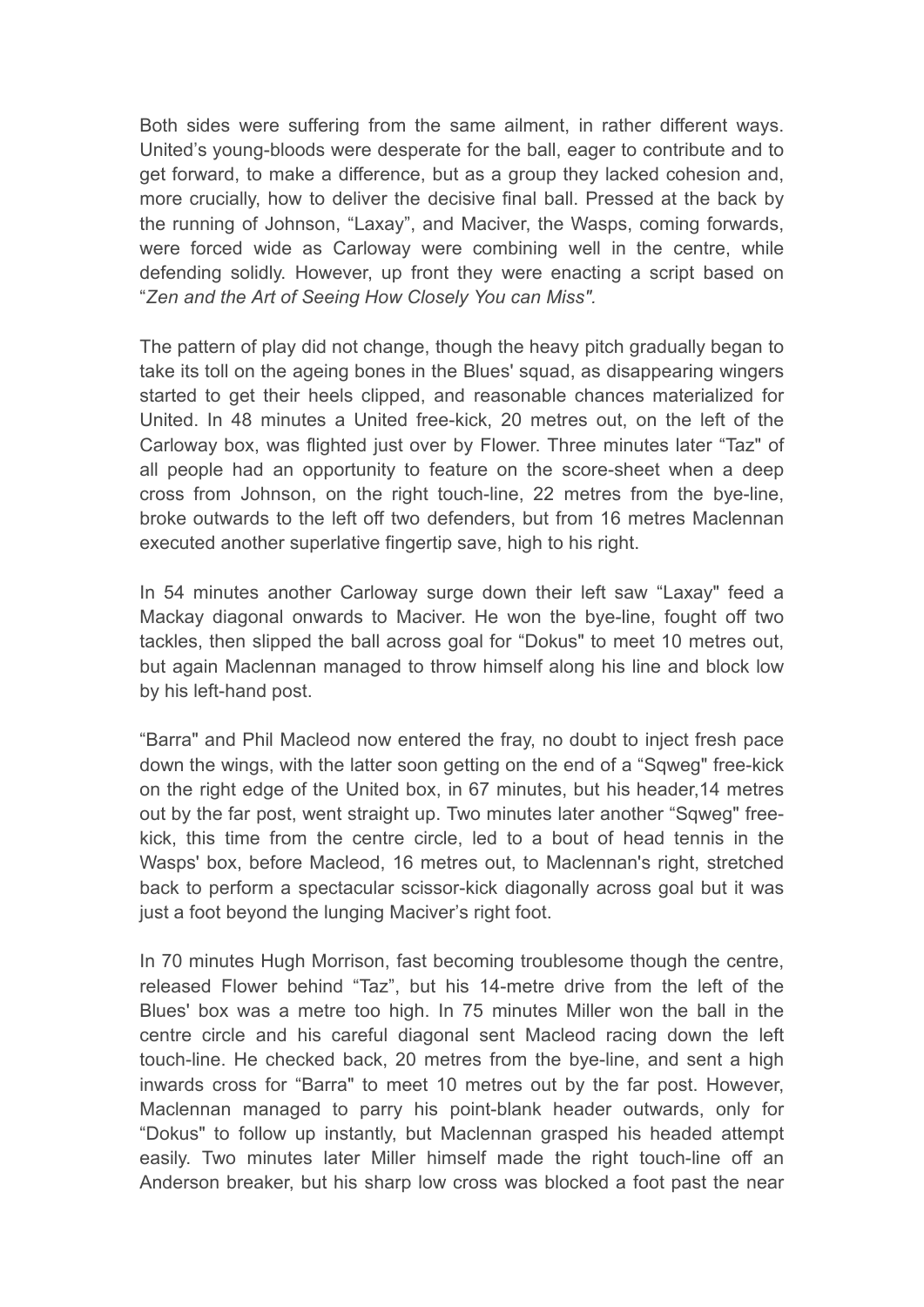post by an arriving Seumas Maciver.

Finally, the clincher arrived in 80 minutes when Mackay and Macleod combined on the left to send "Sgweg" onwards to the right of the United box. He doubled back, before sending a glorious head-high cross, square across goal for an unmarked Maciver to race in and from 12 metres glance the ball neatly to Maclennan's left and into the corner of the net (**0-2**).

Immediately, the Wasps had two golden chances to make the final minutes "*interesting"*. First, Morrison burst forward once again through the middle and midway within the Carloway half released Montgomery, to move into the box between "Taz" and Mackay, but his attempt went straight to Craigie.

United's best, and final, chance, arrived a minute later, and again it was Morrison who sent a first-rate Jimmy McIlroy to Mackay's right and inside "Tiger" for no.7 to reach the bye-line, then send a perfect low squared cross screaming across Craigie's 6-metre line. However, as Montgomery connected, "Taz" got a foot in, Craigie dived at their feet, and the ball ricocheted high to the left.

Finally, in 88 minutes, Anderson, in the centre circle sent a perfect lobbed breaker over the heads of Dempster and Maciver, but as the charging Ross Maciver controlled the dropping ball, it spun a metre too far before him, and Maclennan, anticipating expertly, dived on the loose ball.

## **Full-time: Stornoway United 0 (0) Carloway 2 (1)**

So, despite sacrificing a wealth of missed opportunities, Carloway finally stumbled over the finishing line, though United's young side probably feel aggrieved that they were unable to rescue a point in the dying minutes. Certainly, na Gormaich seemed fated to end the game with only one goal scored, though in almost every area, they cannot really be faulted: Craigie/"Tiger"/Mackay/"Taz" were rarely troubled; the midfield contributed and were creative throughout, and Maciver/"Dokus"/Johnson moved well and placed themselves in the correct positions repeatedly.

Yet a combination of brilliant goal-keeping, desperate and committed defending, bad luck, and occasional carelessness thwarted them for the 90 minutes. The only areas that appeared to present any problems were, perhaps, a conspicuous lack of pace as the game progressed (exploited mercilessly in the centre by Hugh Morrison, and on the wings by Kevin Flower and no. 7, and a lack of incisiveness with the final touch, maybe better summed up by the cliché, "*trying to walk the ball in*".